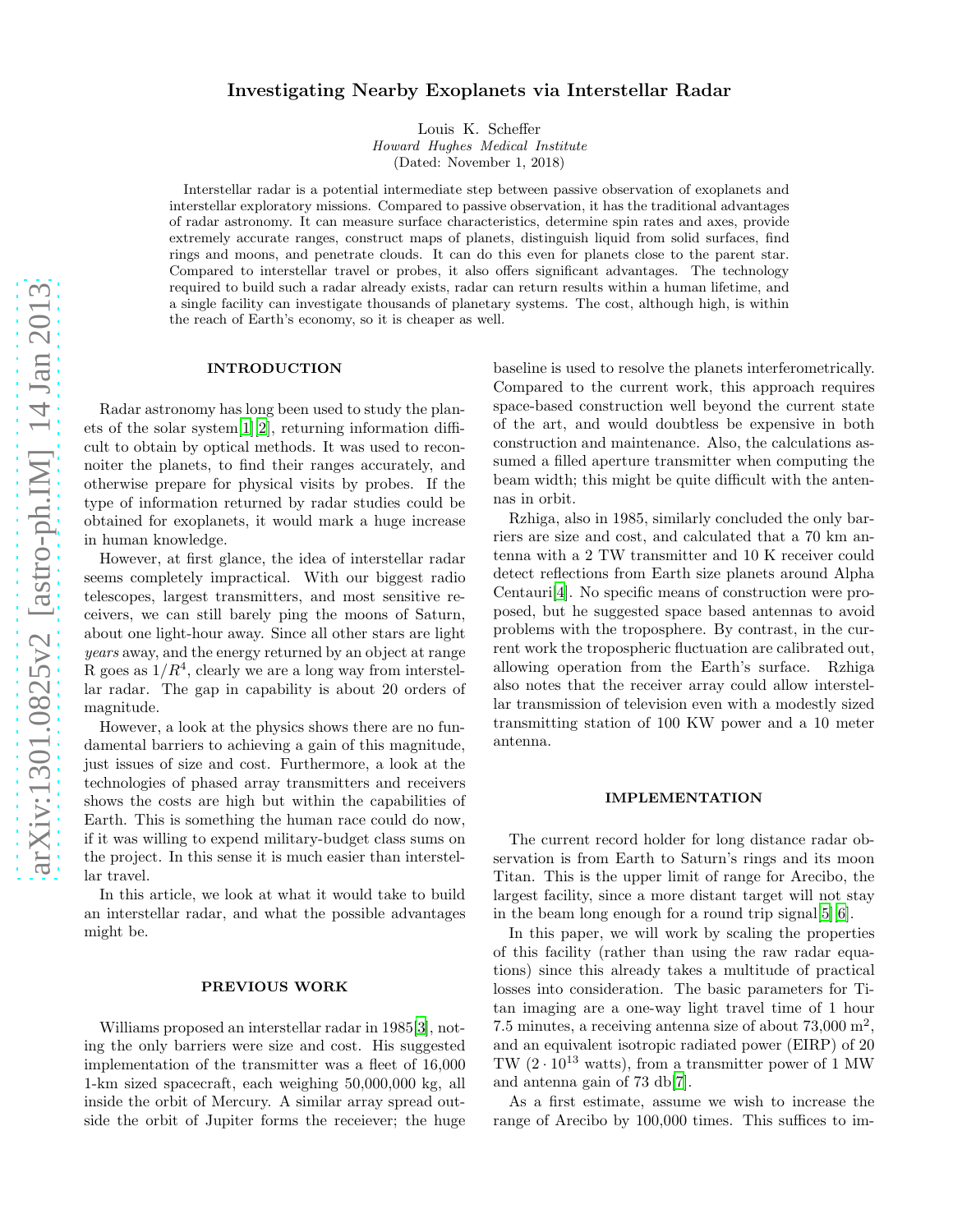age a Titan sized moon or planet at 13 light years, or an Earth size planet 20 light years away, a distance that encompasses at least 100 star systems[\[8](#page-4-7)]. The required product of transmitter power increase and receiving area increase is then  $10^{20}$ . Using phased array technology, an N element array has  $N^2$  times the EIRP of a single element, but only  $N$  times the collecting area, so it's easier to build big transmitters than big receivers. Roughly balancing costs implies a transmitter  $10^{15}$  times more powerful and a receiver  $10^5$  times more sensitive, as shown below.

On the receiving side, the most straightforward approach is to build 100,000 Arecibos, for a total collecting area of about 7,300 square kilometers. Using modern electronics and time standards, the signals from all the antennas can be combined in phase. This is a routine operation in today's VLBI networks, and radar is in many ways a much easier case since only a narrow bandwidth will need to be correlated. The combined Arecibos would require an area of about 10,000 square kilometers, or an area 100 km on a side. This is certainly possible in the more remote desert areas - for example, a radio-quiet zone of the required size already exists in the interior of Australia[\[9\]](#page-4-8). However, it would be better to spread the antennas out, since this increases resolution.

Since Arecibo can only view a limited portion of the sky, a better approach might be an array of steerable dishes. The total area needed would be somewhat less than the multiple Arecibo case, since Arecibo does not use the whole aperture at any given time - some margin is needed so steering the feed does not cause the pattern to leave the dish. The active area is an oval 213 by 237 meters [\[10\]](#page-4-9), for an area of about  $40,000$  m<sup>2</sup>. The same collecting area would be obtained with an array of 6 million 30 meter antennas, or 36 million 12 meter dishes, or other combinations. It is also easier to extend this approach to higher frequencies than Arecibo style technology.

On the transmit side, one possibility might be an array of  $10^{15}$  small antennas, each radiating a 10 mw signal, circularly polarized, into a half hemisphere. If correctly summed in phase, this generates an EIRP of  $2.10^{28}$  watts, about  $10^{15}$  times the strength of Arecibo, as required. Assuming a wavelength of 2 cm (15 GHz) and elements spaced  $\lambda/2$  or 1 cm apart, the array is about 316 km on a side. Such an array might be constructed from  $10^{13}$  tiles, each about 10 cm on a side. The bottom of each tile has a metallic ground plane, and on the top are printed 100 antennas. In the center of the tile there is a single chip that transforms 2 watts of DC into 100 separate 10mw RF signals with 50% efficiency. Each tile must know its location and be able to independently adjust the phase of each of its antennas, but these are tasks well within the capabilities of modern electronics[\[11\]](#page-4-10). The main technical challenge is maintaining phase coherency across the array, and a number of solutions have been proposed[\[12\]](#page-4-11). Likely best for an array of this size would be a space

based calibrator, operating within a few degrees of the target. It could both send to the array on nearby frequencies and monitor the transmitted phases, providing a common time reference and several possible methods of calibration.

Powering such an array is an excellent application for solar power. It would be acceptable to run such a transmitter only during daylight hours and clear weather, so there is no need for energy storage. The power can be utilized right where it is produced, so there is no need for distribution. Finally, the electronics need low voltage DC, which is exactly what solar cells produce - there is no need for energy conversion. Therefore for this analysis we'll assume the the 2 watts of DC comes from a 20% efficient solar cell coating the tile.

The total amount of RF energy is about 10 TW, which (during the day) is roughly  $1/10$  of the energy of the sunlight falling on the array. The outgoing beam is only 1/10 the intensity of sunlight and hence would not be instantly destructive to airplanes and satellites that might cross its path, though precautions would surely be advisable. Unlike the receiver array, the transmitter should be as compact as possible; otherwise beam width, already rather small, becomes a serious limitation. Unlike the receiving array, there is no need to locate this facility in a radio-quiet zone.

#### COST

What about the cost? This section uses US\$ as of 2012, with suffixes  $M=$ million  $(10^6)$ , B=billion  $(10^9)$ , and T=trillion  $(10^{12})$ .

Arecibo cost \$9.7M to build in 1960, with upgrades of \$8M in 1974 and \$27M in 1997[\[13\]](#page-4-12). A similar but modernized telescope (FAST in China) is being constructed today, and is expected to cost about 600 million RMB, or about \$100M[\[14\]](#page-5-0). 100,000 of these would cost about \$10T, assuming enough suitable terrain can be found. (This style of telescope is most easily built in a pre-existing natural depression.) Alternatively, 12 meter dishes are currently about \$300,000 each[\[15\]](#page-5-1). 36 million of these would total about \$11T. A third alternative would be to replicate the SKA, which is aiming for a square kilometer of collecting area for a cost of about \$2B[\[16\]](#page-5-2). 4000 of these would cost \$8T.

All of these prices are probably over-estimates, since no-one has yet tried ordering radio telescopes in bulk quantities suitable for mass production. For manufactured items in general, each doubling of the volume typically reduces cost (for electronics and manufacturing) to somewhere between 90 and 95% of the original cost[\[17\]](#page-5-3)[\[18\]](#page-5-4). For the volumes considered here, with normal learning curves the cost per item will be several times cheaper by the end of the production run.

On the transmitter side, as of 2012, you can purchase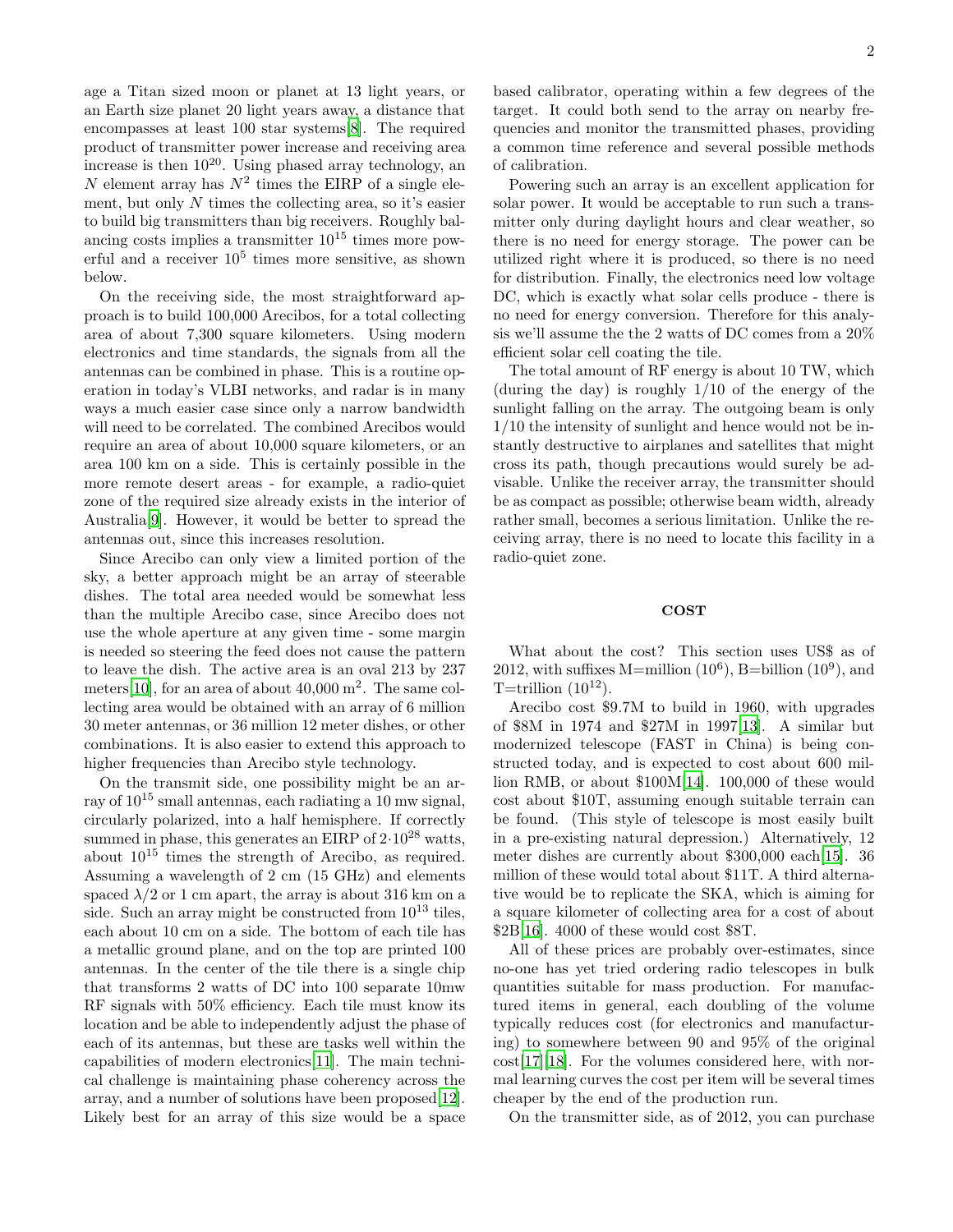toys for considerably less than \$10, more than 10cm on a side, with significant RF electronics content. A tile is simpler than many of these toys - just a slab of plastic, metallized on one side, with the other containing a solar cell, a chip, and an array of printed antennas. With a bulk order of  $10^{13}$  tiles, a cost of \$1 or less seems reasonable. Installation could be as simple as strewing the tiles across a desert landscape - using GPS style triangulation, each tile could determine its own location, orientation, and a common time reference. It could then respond to broadcast commands telling what signals to transmit. Compared to the receiving side, the expected saving from mass production would be less on the transmitting side, since the most costly components, the solar cells and chips, are already in mass production.

Combining the transmitter and receiver gives a total cost of \$20T or less. If built over a 10 to 20 year period, this is way above any current science budget, but is comparable to spending on consumer electronics or militaries - the global electronics industry is about \$1T per year, and all defence spending combined is about \$1.2T per year. Alternatively, this would be a twenty year project at \$140/year for each person on earth, or \$1000/year for each person in a developed economy. So humanity could do this project today if it felt the need.

# AIMING AND LISTENING

There are two problems with interstellar radar that make accurate knowledge of positions and ranges mandatory. First, the beam has to hit the planet, and second we need to know when to expect the return.

Hitting the target with the beam is non-trivial since the beam is small, a necessary consequence of the high flux density needed. In the case proposed here, the transmitter is about  $1.6 \cdot 10^7 \lambda$  on a side, so the natural beam width is about 0.013 arcseconds. (Thus for the interstellar case, as well as within our solar system, radar is a poor search tool and much better suited to following up existing discoveries.) The location of the star on the sky, and its proper motion, must be known well enough to predict the location of the star when the beam gets there. Furthermore, we need to know where the planet is with respect to the star, since it can range up to hundreds of beam widths away. A 1 AU orbit at 1 parsec range may appear up to 1 arcsecond away from the star, so the orbit must be known to roughly 1% accuracy. In general, a combination of techniques will be needed to establish an adequate orbit - for example, radial velocity, astrometric, or transit techniques alone will not give good enough positions. The good news is that the beam is large enough to illuminate any moons or rings of the planet it is targeting.

In addition to the position, the distance to the system must be known quite accurately, for two reasons. The

first requirement is to hit the planet, which is a moving target. This requires knowledge of how long the signal will take to get there. The second reason, requiring yet more accuracy, is to know when to look for the return signal. This is potentially a more troubling problem, particularly if the receiving array has rotated out of view when the signal returns. There are at least 3 potential solutions to this problem. One possibility would be to build 3 facilities spaced around the world, as JPL does with the Deep Space Network, though this would be expensive. Alternatively, the receiver could be space based and capable of 24 hour operation, though this would be more expensive yet. The simplest solution would be just to wait. A typical radial velocity for a nearby star is about 10 km/second[\[19\]](#page-5-5). At this rate, the return time will change at about 2000 seconds per year. Since the worst case is 24 hours off, or about 86400 seconds, we can get optimal reception within 40 years or so. Unfortunately there will be a few stars with both low radial velocities and inconvenient round-trip times for which waiting is not a practical solution.

In order to make sure the receiver is in view when the signal gets back, the distance to the star must be known to a few light hours. This will need to be established through parallax measurements, and at 13 light years, this implies a parallax accuracy of roughly 10  $\mu$ as. This accuracy can be attained by Gaia technology[\[20\]](#page-5-6), though Gaia itself is not this accurate on stars this bright since they saturate the detectors[\[21\]](#page-5-7). Once an initial signal is received, uncertain ranges will no longer be a problem - the uncertainty in distance immediately drops from a few light hours to a light millisecond or less. That's an improvement of  $10^8$  or so in one observation.

# TRANSMISSION

Different radar techniques and modulations are strongly preferred depending on the rotational speed and size of a target[\[22\]](#page-5-8). Sizes and rotation rates vary widely even within the solar system, from targets such as Mercury that are compact and rotate slowly, to asteroids which are small and rotate quickly, to Saturn's rings, which are large and orbit with high velocity. Within the solar system, different radar techniques are used for each target type.

For extrasolar planets, rotation rates, sizes, and the presence of rings and moons may all be unknown until we get the echos. Rather than waiting another round trip time to try again, it probably makes sense to probe each planet with a set of ranging waveforms. These should be picked so at least one gives decent results over the range of expected planetary characteristics.

A single radar observation can reveal the target size from the range of delays. It also shows the rotational velocity, projected onto the line of sight, from the doppler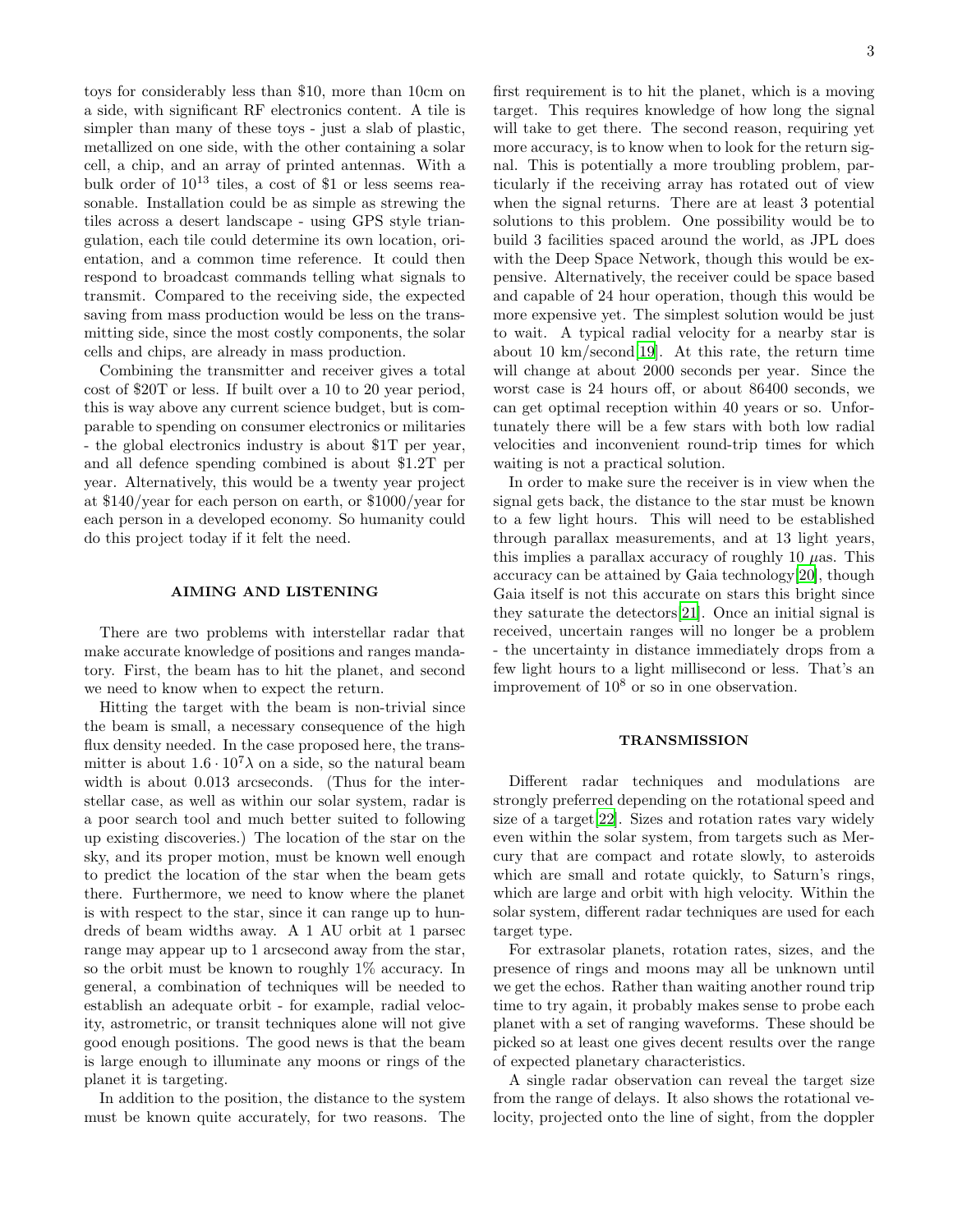shift, but it does not show the rotational axis, which is important for both theoretical studies of solar system evolution and potential habitability. However if features can be resolved this can be measured by repeated observation. An accurate orbit of the planet around its parent star needs several separated observations as well. Therefore rather than a single long observation, it may be better to observe a number of times over a range of hours, days, weeks, months, or even years. This range of times (if the solar system is typical) should allow determination of accurate orbits and axial tilts.

# **STRATEGY**

There are about 6-10 stars per light-year of distance within 15 light years of Earth. Each additional light year of distance requires 2 more years of round trip time. In perhaps the simplest scheme, the transmitter starts by illuminating the planets around the nearest star, then switches to the next further star when twice the distance between them (in light time) has elapsed. This keeps both the transmitter and receiver busy all the time. For these nearby stars, several months per star will be available for analysis.

There is no reason, except economics, that this method could not be extended out further than the initial 13 light years. There is no high energy density to cause trouble with material properties, and the only technologies needed are precision timing, accurate positioning, and mass production. A transmitter 3000km in size would have 100 times the number of transmitters, and  $10,000$ times the EIRP, leading to a range 10x greater. This would be about 40 parsecs or 130 light years, encompassing at least 6,000 known stars[\[23\]](#page-5-9).

As the range increases, there will be more systems at similar distances, and hence less time per system. A reasonable minimum might be one day per system, which will happen when the range is such that each additional 1/2 light year of radius incorporates 365 new systems. This will happen somewhere about 100 light years, and past this range only a subset of targets can be examined.

#### ADVANTAGES

There are many advantages to radar observations. When compared to interstellar probes or missions, one big advantage is that results will come within in a human lifetime. For example, a radar observation of  $\tau$  Ceti will be complete 25 years after the signal is sent. This is already less elapsed time than some deep space missions such as Voyager, that are still returning data 35 years after their launch. With a probe, however, even at an optimistic 10% of the speed of light, the probe will take 125 years to get there, and another 12 years to send the signal back. Therefore any probe sent will only return data to an investigator's descendants.

Another advantage is that a radar facility can observe hundreds to thousands of nearby systems in detail, including many interesting targets such as  $\tau$  Ceti (suspected to have 5 planets[\[24](#page-5-10)]) and Epsilon Eridani. Each probe, in contrast, will only observe one system. To be fair however, some probe architectures, such as a large launching facility that sends out lightweight "starwisp" style probes, offers similar benefits.

Radar observations can perform detailed studies of planets close to their suns, difficult by other means. In particular, optical methods have trouble analyzing closein planets that do not eclipse their star, since they are very difficult to resolve against the nearby and much brighter star. This problem is sufficiently serious that even in our own solar system, the spin properties of Mercury had to be determined by radar[\[25\]](#page-5-11).

Radar measurements will immediately improve ranges to other systems by many orders of magnitude. They will also improve velocity with respect to the solar system, though by not as much since a great deal of work has already gone into precise radial velocities. Both the distance and the velocity will be very helpful when sending a probe.

Radar investigations of a planet will also show the presence of moons and/or rings. If they are observed several different times the detailed orbits can be inferred.

Radar can also determine the rotation rates for all bodies, and their axis of rotation. In the solar system, this was used to determine the rotation rates of Mercury and Venus - Mercury because it is close to the sun and hard to observe optically, and Venus because it is shrouded by clouds. Both of these situations are likely to occur in other solar systems.

Radar imaging can generate crude images of planets by means of "delay-doppler" mapping. The available resolution depends only on the signal to noise of the echo, but not on the resolution of the beam or the distance to the planet. Titan has been mapped with 10 degree resolution (hundreds of pixels)[\[26](#page-5-12)], with the Moon[\[27\]](#page-5-13)[\[28\]](#page-5-14), Venus[\[29](#page-5-15)], Mercury[\[30\]](#page-5-16), and Mars[\[31\]](#page-5-17) mapped to much higher precision. Obtaining even low resolution maps for exoplanets will be difficult with other techniques. The maps obtained, however, will still be North-South ambiguous, for at this range interferometric disambiguation[\[2\]](#page-4-1) will not be possible.

Another advantage of radar is that it illuminates the planet with EM waves of known polarization, and hence reflections of the same and opposite polarizations can be distinguished. These reflections, and their differences, allow various physical properties to be inferred, such as surface roughness on the scale of a wavelength or greater, or potential dielectric constants of the reflecting material[\[32\]](#page-5-18). This type of analysis has been used (along with orientation information) to to infer the presence of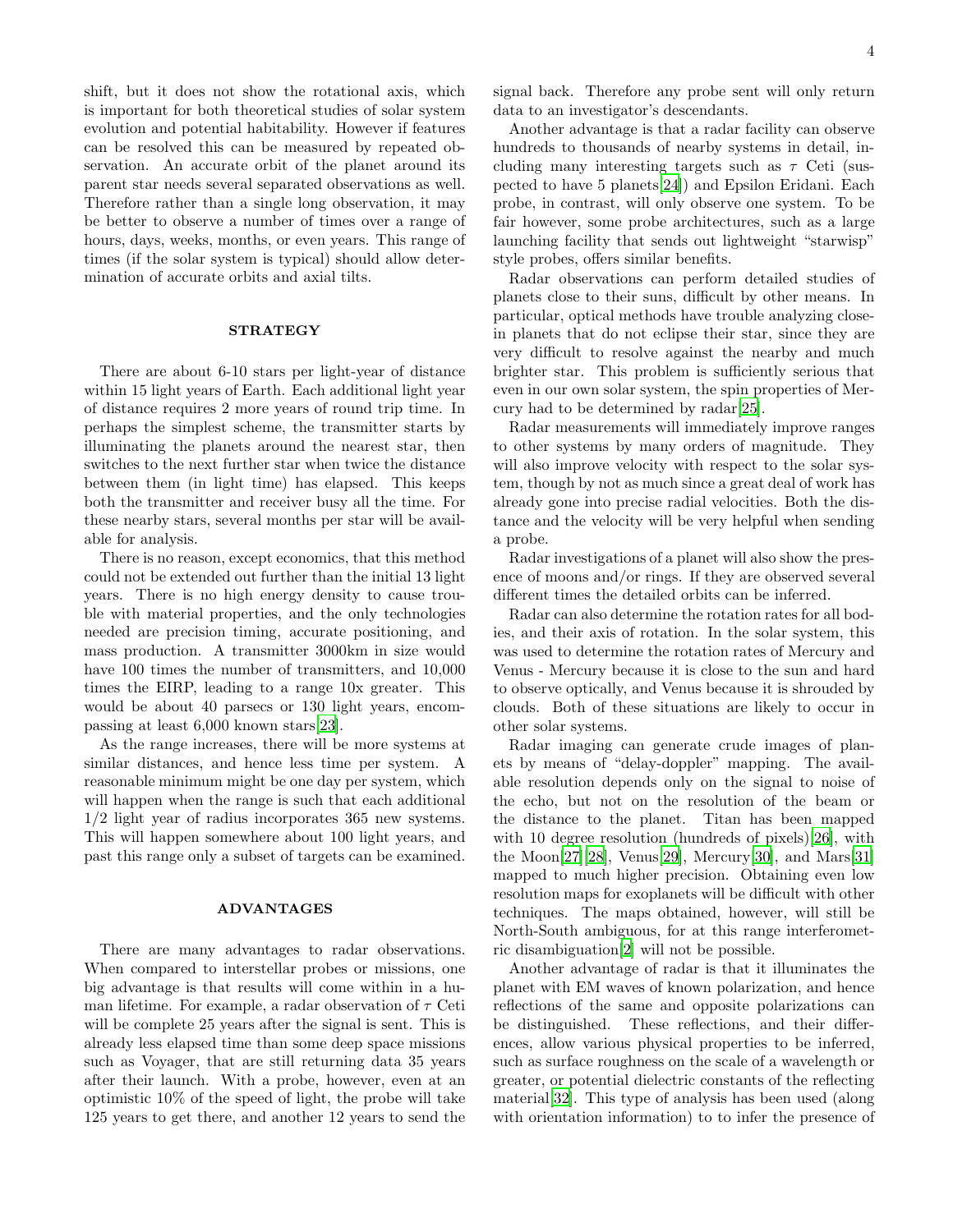ice at the poles of the Moon[\[33\]](#page-5-19) and Mercury[\[34](#page-5-20)], and investigate properties of the ice-caps of Mars[\[31\]](#page-5-17). Radar reflections can also distinguish liquid from solid surfaces[\[5\]](#page-4-4).

For SETI, a potential advantage is the prospect of detecting civilizations that are not trying to communicate, and perhaps ones that have self destructed, depending on the durability of their structures. Cities, for example, are well known to have much brighter radar echos than natural surfaces, since they contain many flat surfaces at right angles, a geometry that contributes to strong radar reflections[\[35\]](#page-5-21). They also exhibit several other "unnatural" reflectivity properties, since as strong reflections at incidences grazing the surface (due to vertical walls) and stronger reflections when aligned with the compass directions[\[36\]](#page-5-22) (for Earth cities, anyway).

Another possibility is that civilizations could leave very long lasting and easy to find radar artifacts. Radar reflectors are one of the few examples where objects of size typical of human construction may be visible across interstellar distances. The radar cross section of a trihedral (corner reflector) scales as the fourth power of the side length a:

$$
\sigma = \frac{12\pi a^4}{\lambda^2}
$$

A trihedral reflector 120 meters on a side would provide a 15 GHz radar reflection as strong as that of a 5000 km diameter moon. If this trihedral was cut into a planet's moon, this echo would blink on and off as the moon rotates, an effect that would surely draw attention to its likely artificial nature. An advantage of such an artifact is that no aiming or maintenance are required, and it could outlast the civilization that created it by many millions of years.

# OTHER USES

There are many other possible uses for a system of this size. Clearly the receiver portion would make a great radio telescope. The transmitter part can be used to blast debris out of Earth orbit, or provide power to far away probes.

The radar could image any object within the solar system, Kuiper belt, or Oort cloud, though an alternative receiver would need to be used for some particular light travel times, for which the echo returns when the main receiver is out of view.

The transmitter would make a fine interstellar beacon, if Earth chooses to use it that way. It outshines the sun by a factor of 25 - the Sun has an EIRP of  $4 \cdot 10^{26}$  watts. The flux per bandwidth of a CW radar transmission as described here, at 10 light years range, is roughly 20,000,000,000,000,000,000 Jansky. A radio telescope would not need to be pointed at the transmitter to see this signal; it would not even need to be pointed anywhere in the general direction. Unless it is unusually well shielded, simply being turned on and on the right side of the planet should suffice. On the other hand, for any particular target of the radar investigation, the signal will be highly intermittent, and may never re-occur.

If after a radar investigation, Earth sends a probe or probes, the facility can serve as uplink and downlink.

#### CONCLUSIONS

Interstellar radar can give considerable information about nearby exoplanets that cannot be obtained through optical means. It is within the range of Earth's technology and economy even now. Though quite expensive, it is surely cheaper than an interstellar probe, and would make an excellent intermediate step.

- <span id="page-4-0"></span>[1] S.J. Ostro. Planetary radar astronomy. *Reviews of Modern Physics*, 65(4):1235, 1993.
- <span id="page-4-1"></span>[2] A.J. Butrica. To See the Unseen: A history of planetary radar astronomy. *Washington, DC: National Aeronautics and Space Administration, 1996.*, 1, 1996.
- <span id="page-4-2"></span>[3] F.C. Williams. A radar for the exploration of exstrasolar planets. *Proceedings of the IEEE*, 73(2):355–361, 1985. Note: The misspelling in the title is in the original.
- <span id="page-4-3"></span>[4] ON Rzhiga. Radar studies of other planetary systems? *Astronomicheskii Zhurnal*, 62:500–505, 1985. Translation into English by R.B. Rodman at http://adsabs.harvard.edu/abs/1985SvA....29..290R.
- <span id="page-4-4"></span>[5] D.B. Campbell, G.J. Black, L.M. Carter, and S.J. Ostro. Radar evidence for liquid surfaces on Titan. *Science*, 302(5644):431–434, 2003.
- <span id="page-4-5"></span>[6] D.O. Muhleman, A.W. Grossman, and B.J. Butler. Radar investigations of Mars, Mercury, and Titan. *Annual Review of Earth and Planetary Sciences*, 23:337– 374, 1995.
- <span id="page-4-6"></span>[7] N. A. Renzetti, T. W. Thompson, and M. A. Slade. Relative planetary radar sensitivities: Arecibo and Goldstone. Technical Report TDA 42-94, JPL, 1988. http://ipnpr.jpl.nasa.gov/progress report/42- 94/94W.PDF.
- <span id="page-4-7"></span>[8] The Research Consortium on Nearby Stars. The one hundred nearest star systems, 2012. http://www.recons.org/TOP100.posted.htm.
- <span id="page-4-8"></span>[9] Planning for the radio astronomy service, 2012. http://www.acma.gov.au/WEB/STANDARD/ pc=PC 100628.
- <span id="page-4-9"></span>[10] P.F. Goldsmith. The second Arecibo upgrade. *Potentials, IEEE*, 15(3):38–43, 1996.
- <span id="page-4-10"></span>[11] LK Scheffer. A scheme for a high-power, low-cost transmitter for deep space applications. *Radio science*, 40(5):RS5012, 2005.
- <span id="page-4-11"></span>[12] F. Davarian. Uplink arrays for the deep space network. *Proceedings of the IEEE*, 95(10):1923–1930, 2007.
- <span id="page-4-12"></span>[13] C. M. Matthews. The Arecibo Ionospheric Observatory. Technical report, Congressional Research Service, 2012. https://fas.org/sgp/crs/misc/R40437.pdf.